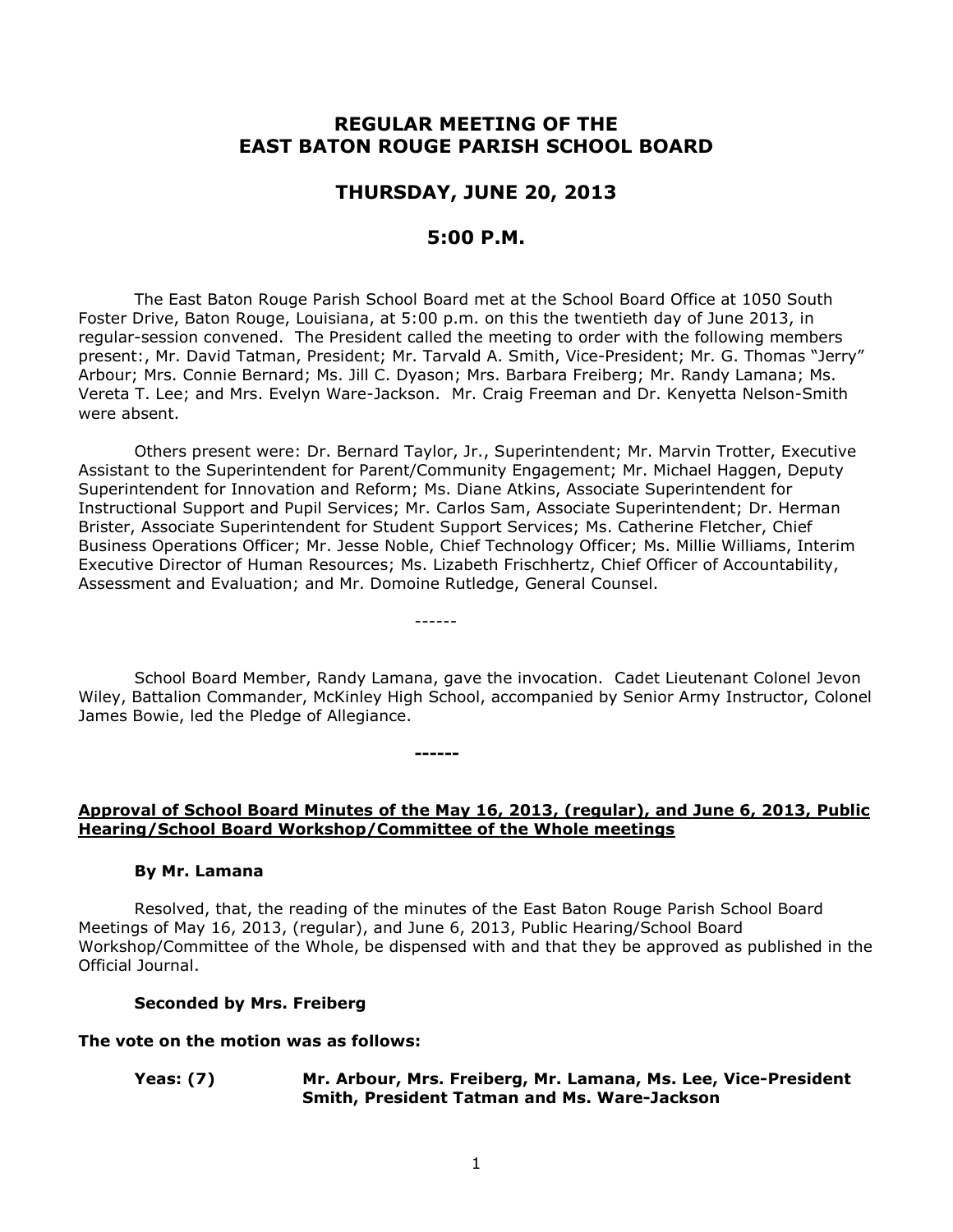**Nays: (0) None**

**Abstained: (1) Ms. Dyason**

**Absent: (3) Mrs. Bernard, Mr. Freeman and Dr. Nelson-Smith**

**The motion was declared adopted.**

------

# **Approval of Consent Agenda Items, Excluding Items #17 and #20**

# **By Mrs. Freiberg**

Resolved, that, the East Baton Rouge Parish School Board does hereby approve the Consent Agenda items, excluding items #17 and #20.

# **Seconded by Ms. Ware-Jackson**

**The vote on the motion was as follows:**

| Yeas: $(8)$    | Mr. Arbour, Mrs. Bernard, Ms. Dyason, Mrs. Freiberg, Mr.<br>Lamana, Ms. Lee, President Tatman and Ms. Ware-Jackson |
|----------------|--------------------------------------------------------------------------------------------------------------------|
| Nays: $(1)$    | <b>Vice-President Smith</b>                                                                                        |
| Abstained: (0) | <b>None</b>                                                                                                        |
| Absent: (2)    | Mr. Freeman and Dr. Nelson-Smith                                                                                   |
|                | The motion was declared adopted.                                                                                   |

**------**

*The following items were approved as part of the Consent Agenda:*

**Items approved by the Committee of the Whole for recommendation to the Board:** 

**------**

Approval of a one-year renewal of a contract between the East Baton Rouge Parish School System and EduSoft for the Benchmark Assessment Program.

Approval for staff to be given authority to select The Advocate as the Official Journal of the East Baton Rouge Parish School System for the 2013-2014 school year, which will be used for the publication of the Board's proceedings, financial statements, legal advertisements, and any other advertising requirements.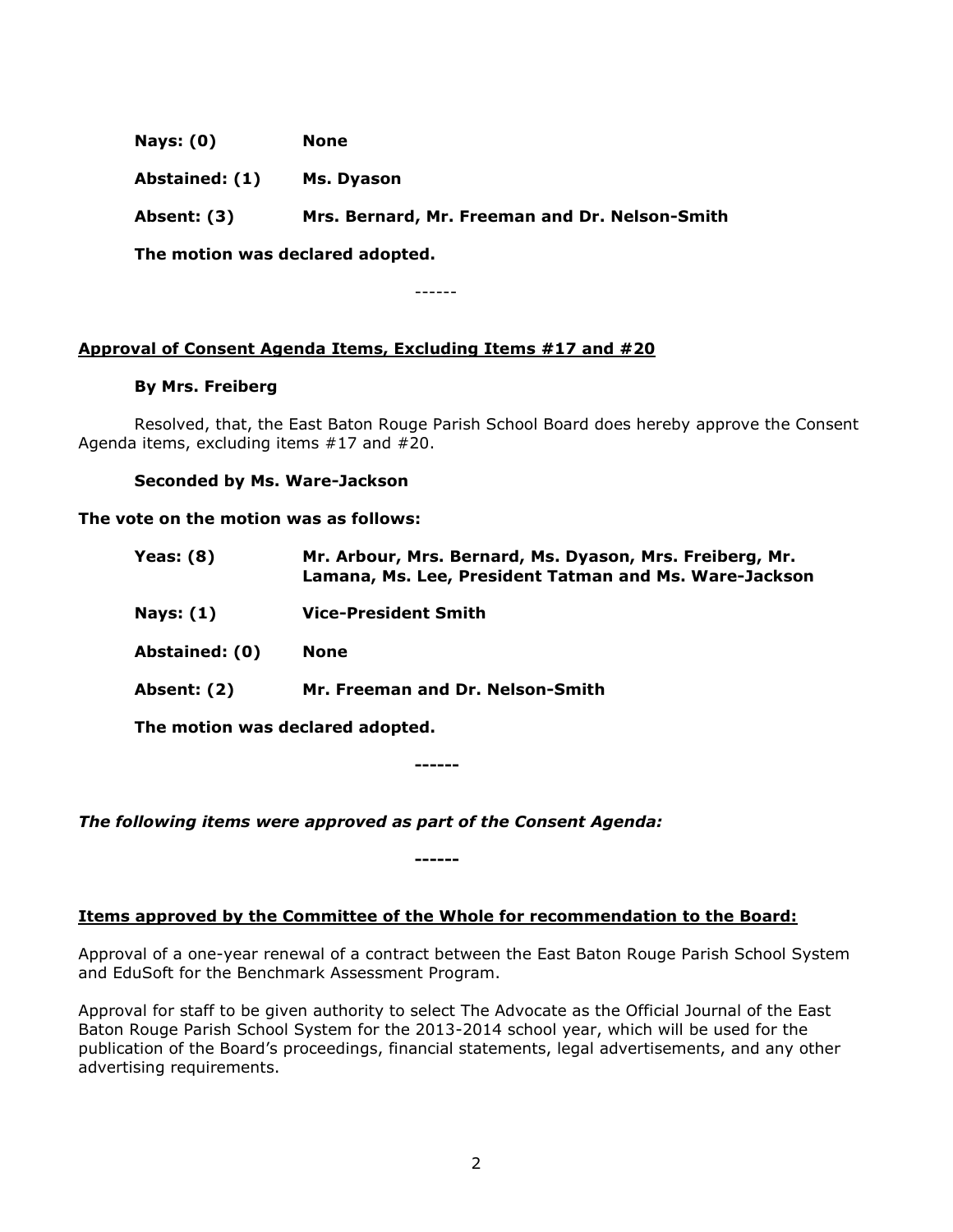Approval for staff to be given the authority through June 2014 to advertise, receive, and award bids for materials, supplies, and/or services to the lowest responsible bidder meeting specifications and all requirements of the Invitation to Bid.

Approval to extend the lease contract for Nicholson Elementary School between the East Baton Rouge Parish School Board and the Children's Charter School, Inc. for the period of July 1, 2013, through June 30, 2015.

Approval to authorize the administration to approve the most effective Property and Casualty Insurance Program Policy renewal package for the East Baton Rouge Parish School System for the 2013-2014 fiscal year.

Approval of the attached Resolution authorizing the Board President and Superintendent to execute and sign all documents to reject Uninsured Motorist Coverage in connection with the East Baton Rouge Parish School System's automobile liability coverage and its Self-Insured Retention Program for the 2013-2014 fiscal year.

Approval of the Proposed 2013-2014 Budget for Vocational Education – Carl Perkins Basic Grant.

Approval of the Proposed 2013-2014 Early Childhood 8(g) budget.

Approval of the Actual December 2012 Semi-Annual Financial Tax Plan Update and the Revised 2012-2013 Tax Plan Budgets for Propositions 1, 2, and 3.

Approval of a contract for professional development services provided by Houghton-Mifflin for the Diocese of Baton Rouge using Title II allocations.

Approval of a service agreement with Follett Educational Services.

Authorization to amend the Education Excellence Fund (EEF) Investment Agreement for FY 2012- 2013.

------

# *END OF CONSENT AGENDA ITEMS*

**------**

# **Approval of Budgets**

# **By Mrs. Freiberg**

Resolved, that, the East Baton Rouge Parish School Board does hereby approve the Proposed 2013-2014 No Child Left Behind Consolidated Application Budgets.

# **Seconded by Vice-President Smith**

# **Discussion followed.**

# **The following substitute motion was made.**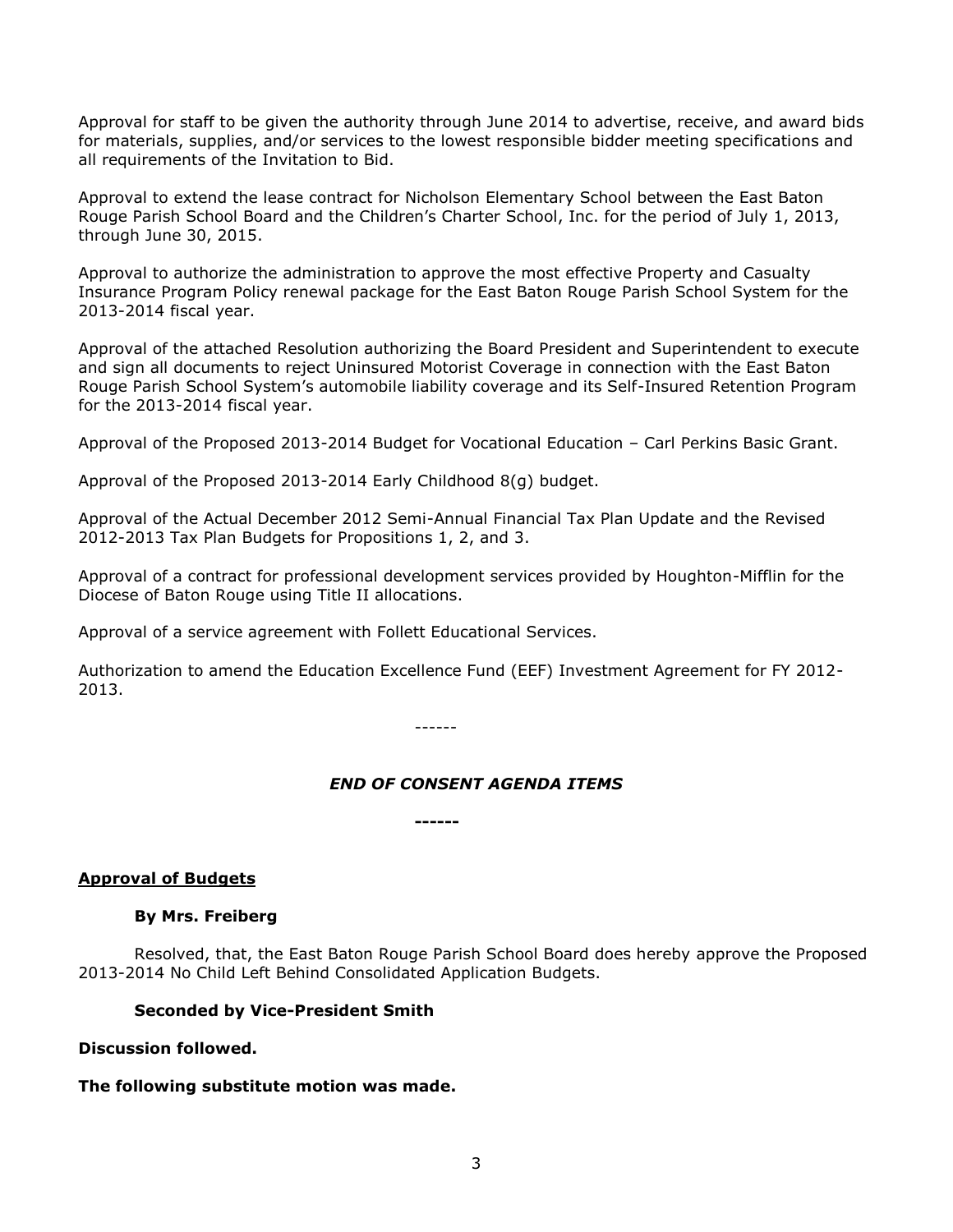#### **By Mrs. Bernard**

Resolved, that, the East Baton Rouge Parish School Board does hereby approve the Proposed 2013-2014 No Child Left Behind Consolidated Application Budgets. The \$800,000 (approximate) that is reserved and could be allocated for a specific contract will remain unallocated until such a time that the Board decides on the contract for professional development.

#### **Seconded by Ms. Dyason**

**The vote on the substitute motion was as follows:**

| <b>Yeas: (6)</b> | Mr. Arbour, Mrs. Bernard, Ms. Dyason, Mr. Lamana, Ms. Lee and<br><b>President Tatman</b> |
|------------------|------------------------------------------------------------------------------------------|
| <b>Nays: (2)</b> | Mrs. Freiberg and Vice-President Smith                                                   |
| Abstained: (1)   | Ms. Ware-Jackson                                                                         |
| Absent: (2)      | Mr. Freeman and Dr. Nelson-Smith                                                         |
|                  |                                                                                          |

**The substitute motion was declared adopted.**

**------**

# **Approval of Revised 2012-2013 General Fund Budget**

#### **By Mrs. Freiberg**

Resolved, that, the East Baton Rouge Parish School Board does hereby approve the Revised 2012-2013 General Fund Budget for the East Baton Rouge Parish School System.

#### **Seconded by Ms. Ware-Jackson**

#### **The vote on the motion was as follows:**

- **Yeas: (8) Mr. Arbour, Mrs. Bernard, Ms. Dyason, Mrs. Freiberg, Ms. Lee, Vice-President Smith, President Tatman and Ms. Ware-Jackson**
- **Nays: (1) Mr. Lamana**
- **Abstained: (0) None**
- **Absent: (2) Mr. Freeman and Dr. Nelson-Smith**

**The motion was declared adopted.**

**------**

# **Approval of Payment of Membership Dues**

**By Mrs. Freiberg**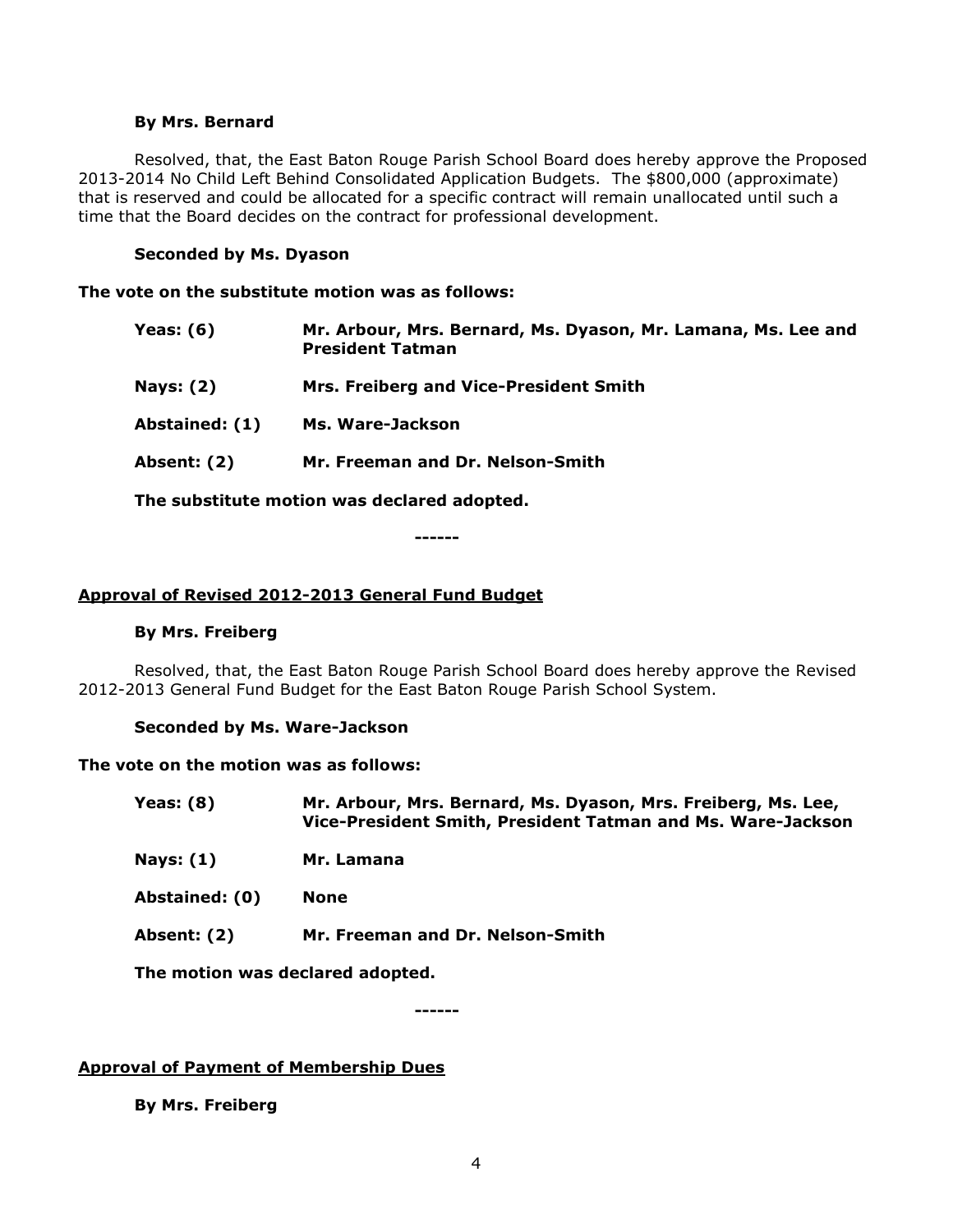Resolved, that, the East Baton Rouge Parish School Board does hereby approve the payment of membership dues to the Council of Great City Schools for FY 2012-2013.

# **Seconded by Ms. Ware-Jackson**

### **Discussion followed.**

### **The following "friendly amendment" was made.**

### **By Ms. Dyason**

Resolved, that, the East Baton Rouge Parish School Board does hereby approve the payment of membership dues to the Council of Great City Schools for FY 2012-2013. The Superintendent will bring back for further discussion costs associated with memberships in National School Boards Association, Council of Urban Boards of Education, and Council of Great City Schools to see how we can maximize a cost saving with membership in all three.

# **The "friendly amendment" was accepted by the originator and seconder.**

#### **The vote on the motion was as follows:**

| <b>Yeas: (8)</b>                 | Mr. Arbour, Mrs. Bernard, Ms. Dyason, Mrs. Freiberg, Mr.<br>Lamana, Vice-President Smith, President Tatman and Ms. Ware-<br><b>Jackson</b> |  |
|----------------------------------|--------------------------------------------------------------------------------------------------------------------------------------------|--|
| <b>Nays: (0)</b>                 | None                                                                                                                                       |  |
| Abstained: (1)                   | Ms. Lee                                                                                                                                    |  |
| <b>Absent: (2)</b>               | Mr. Freeman and Dr. Nelson-Smith                                                                                                           |  |
| The motion was declared adopted. |                                                                                                                                            |  |
|                                  |                                                                                                                                            |  |

**------**

# **Approval to Submit Temporary School Name Changes to Louisiana Department of Education**

#### **By Mrs. Freiberg**

Resolved, that, the East Baton Rouge Parish School Board does hereby approve submitting the following temporary school name changes to the Louisiana Department of Education relative to the district reform initiative: Glen Oaks Middle Community School (formerly Banks Elementary); East Baton Rouge Readiness Superintendent's Academy (formerly Valley Park); Christa McAuliffe Superintendent's Academy (formerly Christa McAuliffe Center); Staring Superintendent's Academy (formerly Staring Education Center); Eden Park Superintendent's Academy (formerly Mohican Center); Beechwood Superintendent's Academy (formerly Scotlandville Middle Magnet); Mayfair Laboratory School (formerly Mayfair Middle School); and Northdale Central Superintendent's Academy (formerly Northdale Magnet Academy).

# **Seconded by Ms. Lee**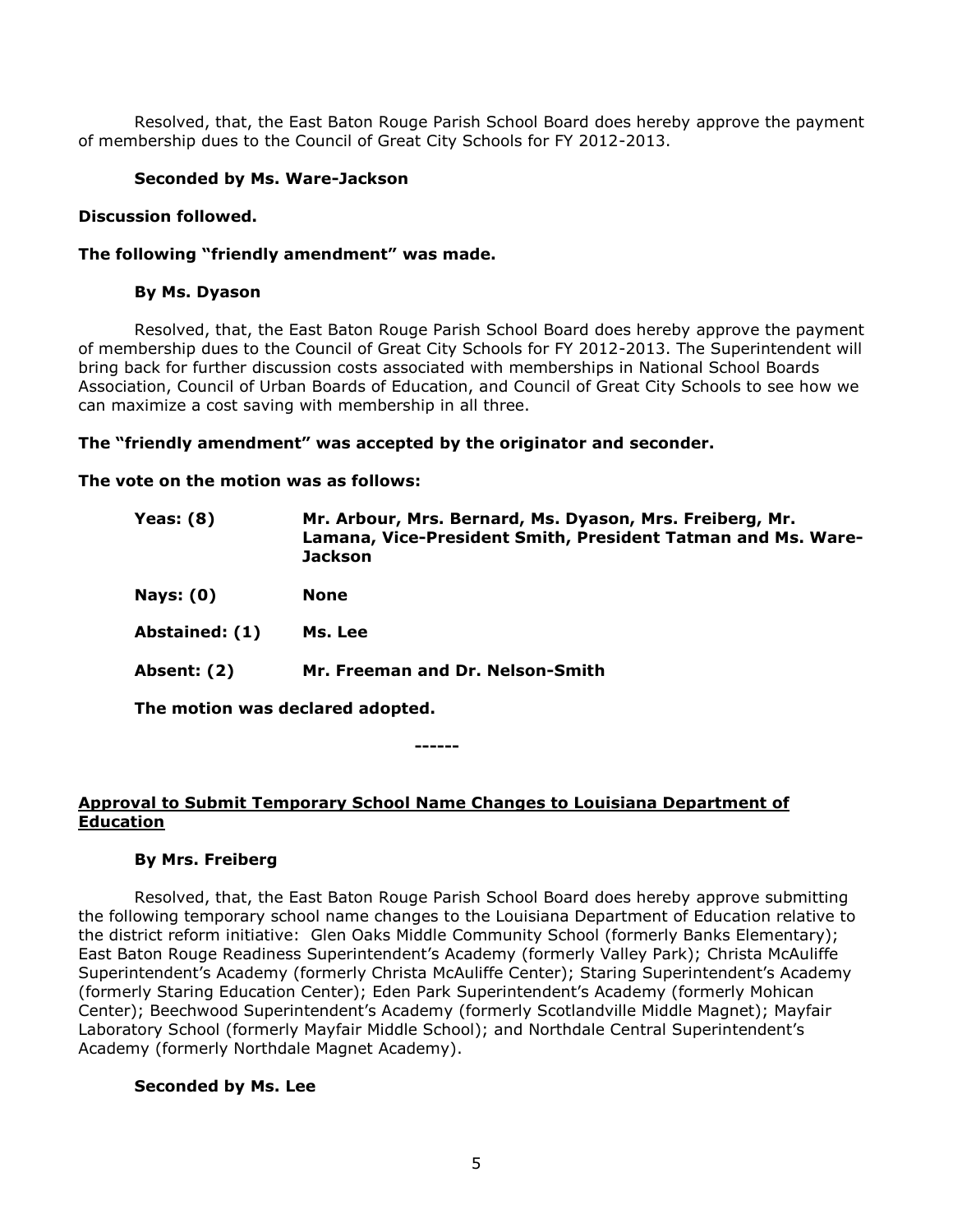# **Discussion followed.**

#### **An "amendment" was made by Mrs. Freiberg, accepted by Ms. Lee.**

Resolved, that, the East Baton Rouge Parish School Board does hereby approve submitting the following temporary school name changes to the Louisiana Department of Education relative to the district reform initiative as amended: North Banks Middle School (formerly Banks Elementary); East Baton Rouge Readiness Superintendent's Academy (formerly Valley Park); Christa McAuliffe Superintendent's Academy (formerly Christa McAuliffe Center); Greenville Superintendent's Academy (formerly Staring Education Center); Eden Park Superintendent's Academy (formerly Mohican Center); Beechwood Superintendent's Academy (formerly Scotlandville Middle Magnet); Mayfair Laboratory School (formerly Mayfair Middle School); and Northdale Superintendent's Academy (formerly Northdale Magnet Academy).

# **Motion amendment unanimously adopted by a vote of the members present. (Mrs. Bernard and Ms. Dyason were absent.)**

**------**

**Authorization to Advertise, Accept the Low Bids Meeting Specifications and Make the Award of a Contract**

#### **By Vice-President Smith**

Resolved, that, the East Baton Rouge Parish School Board does hereby give authorization for the Program Management Team, CSRS/GPM to advertise, accept the low bids meeting specifications and make the award of a contract for the relocation and set up of sixteen (16) modular buildings from Lee High School or reject any and all bids for just cause in accordance with the Louisiana Public Bid Law, Louisiana Revised Statutes, Title 38, Chapter 10.

#### **Seconded by Mrs. Freiberg**

# **Discussion followed.**

# **A "friendly amendment" was offered by Mr. Arbour.**

Resolved, that, the East Baton Rouge Parish School Board does hereby give authorization for staff to advertise, accept the low bids meeting specifications and make the award of a contract for the relocation and set up of sixteen (16) modular buildings from Lee High School or reject any and all bids for just cause in accordance with the Louisiana Public Bid Law, Louisiana Revised Statutes, Title 38, Chapter 10.

#### **The "friendly amendment" was accepted by the originator and seconder.**

**Unanimously adopted by a vote of the members present. (Mr. Freeman and Dr. Nelson-Smith were absent.)**

**------**

# **There being no further business, the Board adjourned by acclamation.**